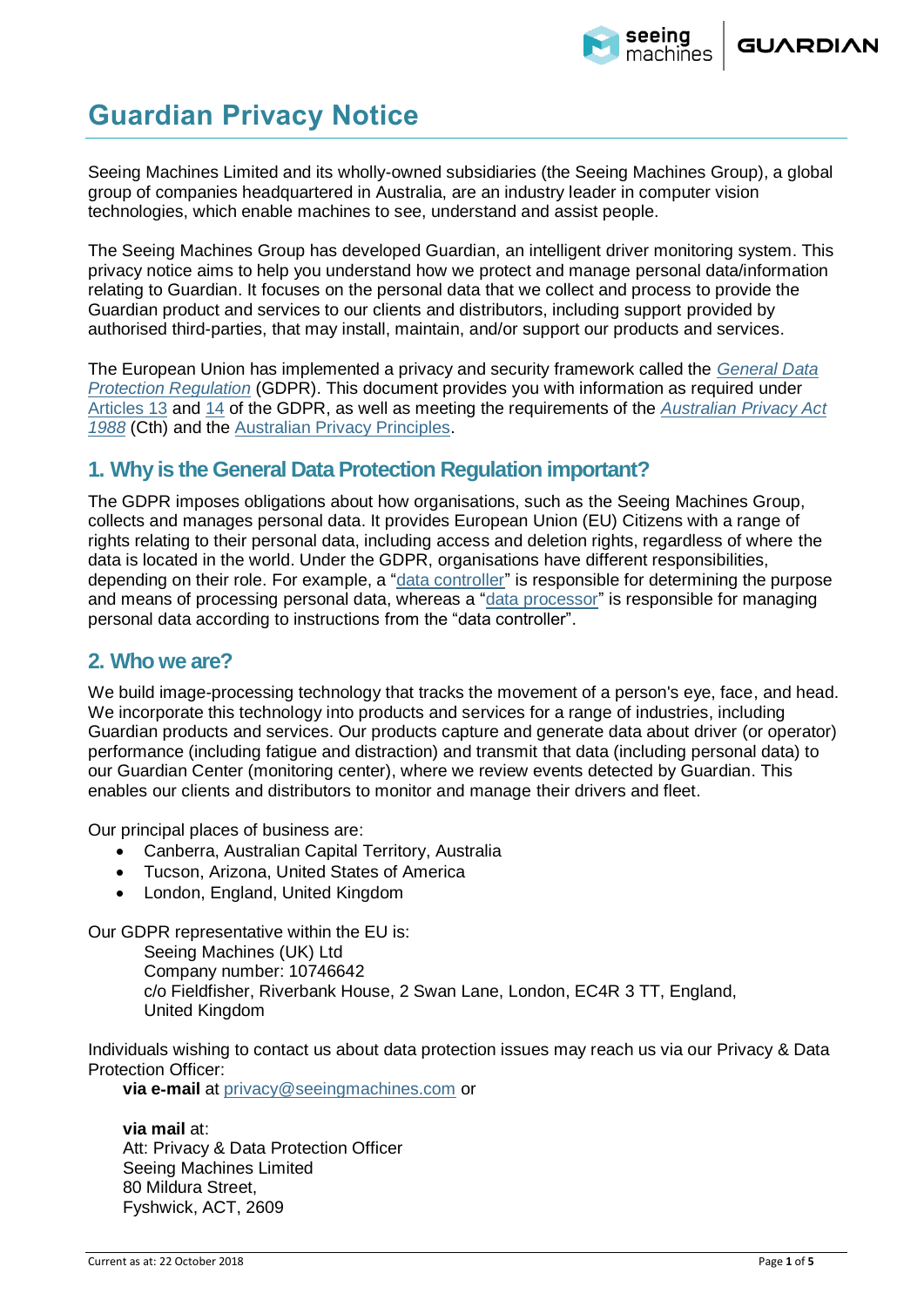

Under the GDPR, we are a ["data processor"](https://gdpr-info.eu/art-28-gdpr/) or "sub-processor" to the extent that we collect and manage personal data about EU citizens on behalf of our Guardian clients and distributors. In these circumstances, our clients are considered ["data controllers"](https://gdpr-info.eu/art-24-gdpr/) and we process personal data according to contracts and written instructions from them as data controllers and/or our distributors as data processors.

### **3. What kinds of personal data might we hold about you?**

We collect and manage personal data relating to the employees, contractors and agents of our clients, distributors, partners and authorised third-parties.

We primarily obtain personal data about our client's employees and contractors as a result of providing Guardian products and services, such as personal data in the form of in-vehicle video recording and images of the driver. We may also collect other personal information if a client provides us with personal data about their drivers, such as names and identification numbers, so it can be matched up with vehicle monitoring data to enable the client to better manage their fleet. The categories of personal data that we may collect relating to our clients' employees and contractors include:

- information about the performance of client's employees and contractors (e.g. video and still—images of the driver, as well as images from a forward-facing camera),
- information about the drivers' behavior through fatigue and distraction events,
- other fleet of vehicle monitoring information (e.g. GPS coordinates, shift times, or vehicle speed),
- contact information (e.g. telephone number for a client's contact officer to notify about fatigue events, driver's location, company name and contact details),
- identification information (e.g. driver name, driver unique identifier, vehicle identifier),
- electronic identification information (e.g. email, internet protocol (IP) addresses, browser type, internet service provider (ISP)), system usage and preferences when our clients' employees, sub-contractors and agents accesses on-line services, reports or other electronic information.

This data is kept in its identifiable form so that Guardian clients and distributors can monitor driver fatigue and distraction, prevent accidents, and manage their vehicles or fleet. This data is also grouped and de-identified to provide reports for our clients and distributors. We may also use this data for scientific research to enhance, improve, or modify our products and services or to help develop new products and services.

In collecting this information, we may also obtain special category (sensitive) personal data about our client's drivers, as [defined by Article 9 of the GDPR,](https://gdpr-info.eu/art-9-gdpr/) such as, data revealing racial or ethnic origin or data concerning a person's health. This data is obtained as a result of in-vehicle video recording and images of the driver or operator and information about the drivers' driving behavior, such as fatigue and distraction events, but we do not record racial, ethnic or health data in our Guardian databases.

In addition, our distributors, partners and affiliates may provide us with personal data about their employees, contractors or agents, in order for us to provide them with access to our systems, training, certification, technical information and other services. For example, a distributor may provide us with their installers, names, identification numbers and contact details, so that they can log-into our installation training and become accredited as a Guardian installer. The categories of personal data that we may collect in relation to our distributors', partners, and authorised thirdparties are:

- identification information (e.g. account manager's name for services, such as product installation or fleet monitoring; unique employee identifier),
- contact information (e.g. account manager or installers' telephone numbers, emails, locations),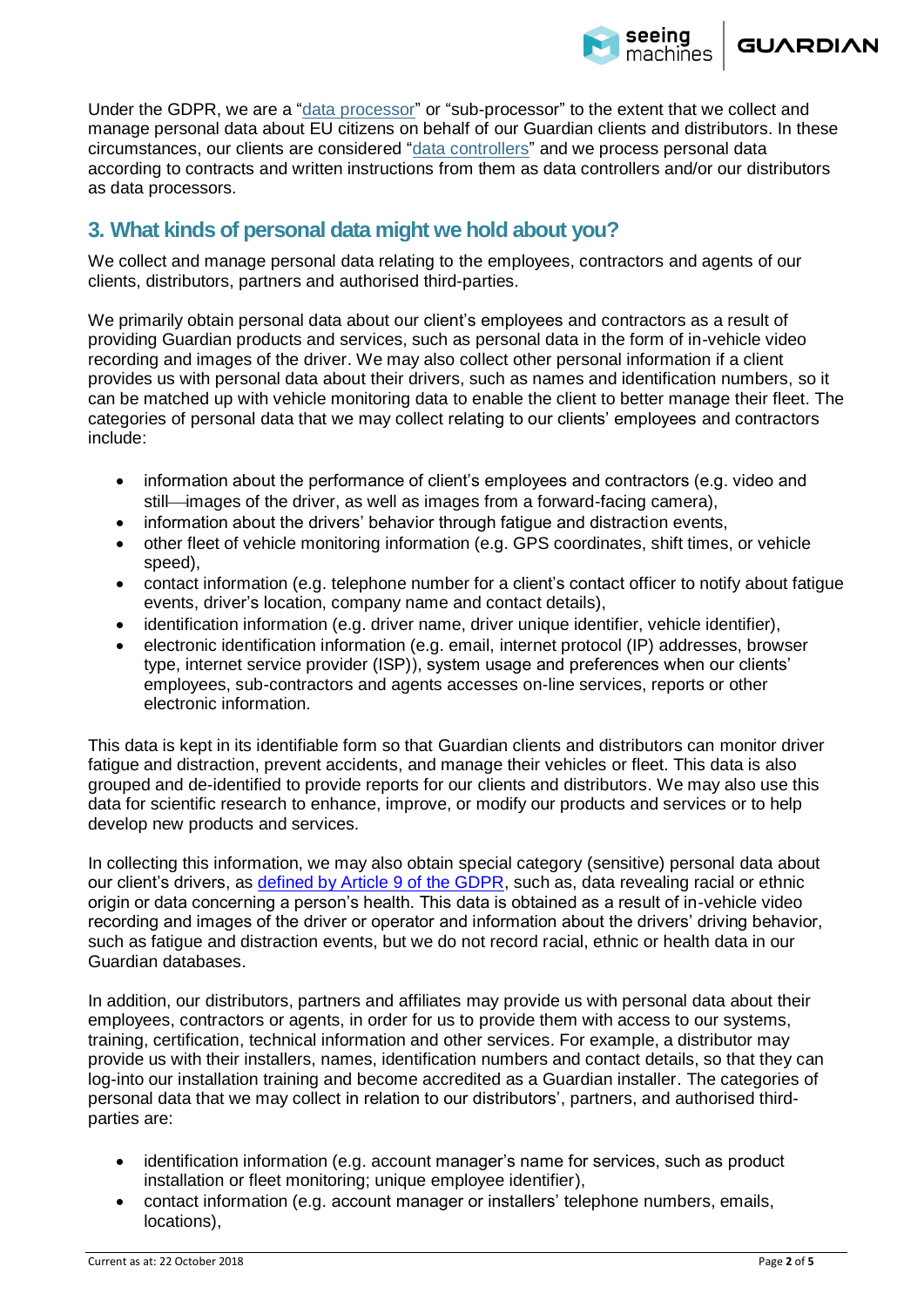

- information on the performance of the distributor's employees, contractors or agents, and /or authorised third-parties, such as contracted installers (e.g. training accessed, certification),
- electronic identification information (e.g. email, internet protocol (IP) addresses, browser type, internet service provider (ISP)), system usage and preferences when an individual accesses on-line services, training or information.

This data is kept in its identifiable form to enable access to: facilitate installation, configuration, testing, operation, warranty, repair and maintenance of our products and services; our systems, training, certification, information products, and support services; and respond to inquiries, send notices, resolve disputes, and troubleshoot problems. This data is also processed in a de-identified form to provide reports for our distributors, partners and authorised third-parties. We may also use this data for scientific research to enhance, improve, or modify our products and services or to help develop new products and services.

#### **4. What authority do we have to collect or process your personal data?**

We collect and process your personal data under the authority and direction of our clients (the data controllers), distributors, partners and authorised third-parties (data processors), in accordance with [Article 29 of the GDPR.](https://gdpr-info.eu/art-29-gdpr/) In most instances, the basis for this is either consent provided by you to your employer or contractor (whether our client or distributor) or under your employment contract, in accordance with [Article 6\(1\)\(a\) or \(b\) of the GDPR.](https://gdpr-info.eu/art-6-gdpr/) 

Where we retain and use your personal data (in both identifiable and aggregate form) in order to enhance, improve, or modify our products and services or to help develop new products and services, we do so, based on our legitimate commercial and scientific interests, in accordance with [Article 6\(1\)\(f\) of the GDPR.](https://gdpr-info.eu/art-6-gdpr/) Those interests are to develop an understanding of the real-world safety behaviours of drivers to design technology to address these behaviours to help make the world a safer, smarter place for drivers and the wider community.

### **5. What do we do with your personal data?**

We collect and process your personal data to provide Guardian products and services. This personal data is used to:

- detect, diagnose and mitigate driver or operator fatigue or distraction, and other dangerous driving events,
- enable configuration, testing, operation and maintenance of the Guardian system,
- to provide technical support to our clients and distributors, for example to enable repair of an in-vehicle recording device,
- provide aggregate reports or information on specific driver or vehicle events, such as an accident, which may include video recordings of drivers or operators,
- for our business purposes, such as: data analysis; audit; fraud monitoring and prevention; to enhance, improve, or modify our products and services; employee training; and operating and developing new products and services,
- for scientific research to enhance, improve, or modify our products and services or to help develop new products and services.

Any personal data that we collect will be processed strictly in accordance with contractual instructions from our clients and distributors.

### **6. Who do we share your personal data with?**

We share your personal data with:

- your employer (our clients, distributors, partners and authorised third-parties) to enable them to detect, diagnose and prevent driver and operator fatigue, distraction, and other dangerous driving events,
- our distributors, partners and authorised third-parties, for Guardian configuration, testing, operation and maintenance and support purposes,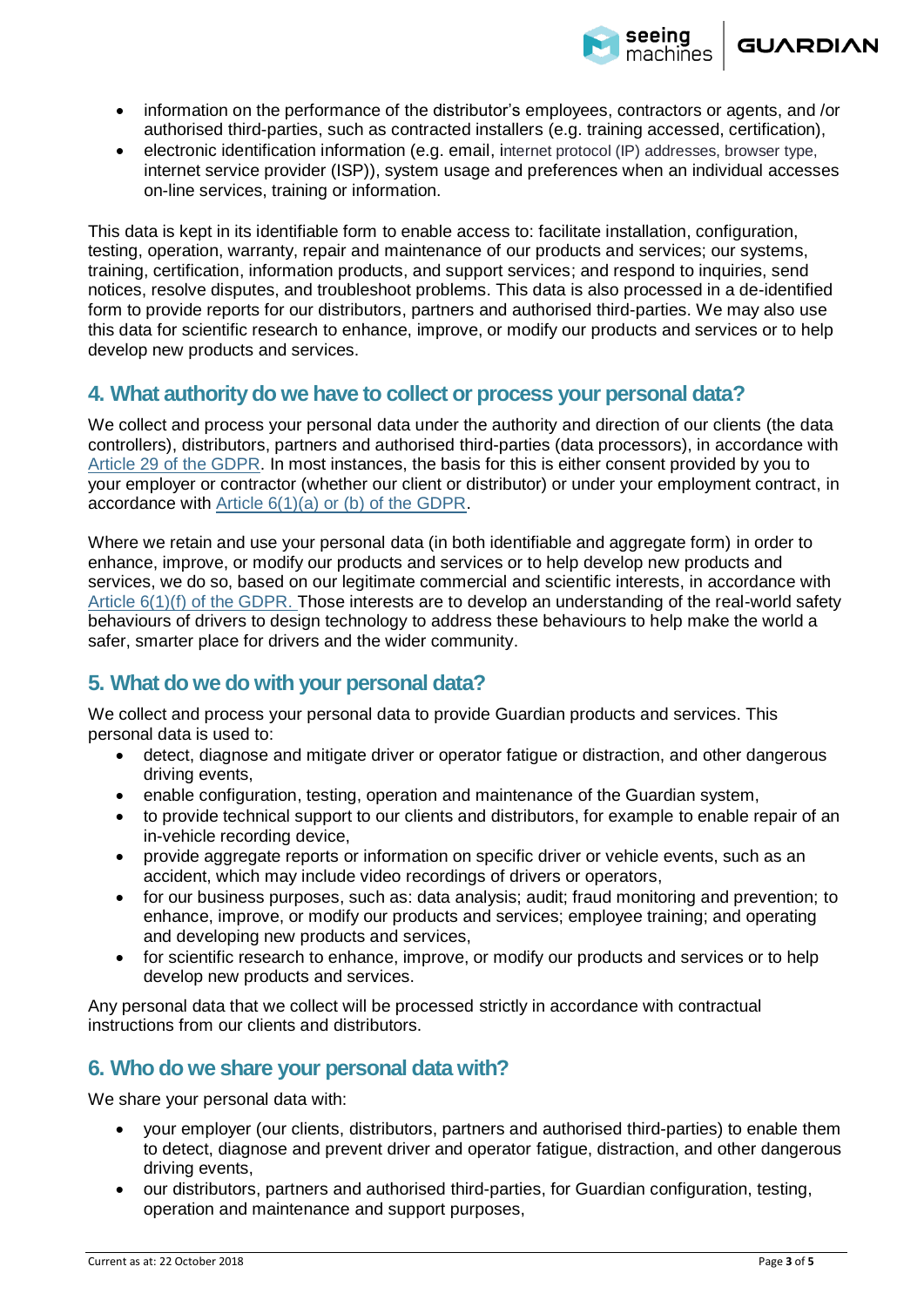

- third-parties, as authorised or directed by our clients, such as telematics providers (data analysts) who combine your personal data with other vehicle or fleet monitoring information to provide reports or services to these clients,
- contracted third-parties that collect or process personal data on our behalf, such as Amazon Web Services that hosts our Guardian data base,
- authorised third-parties in connection with our business activities, such as external auditors, insurers or any organisation that might be appointed in respect to a merger or sale of our business.

We may disclose your personal data to other entities for the purposes described above and with another entity in order to comply with our obligations under relevant jurisdictional law. We will do this: when the law requires it; at the direction of a government authority; in responding to an emergency, declared by a State, Territory, Federal or National Government (see [DiasterAssist](https://www.disasterassist.gov.au/) for declared Australian Emergencies); for national security, law enforcement or litigation purposes; or in the event we sell or transfer all or a portion of our business or assets.

We will not share or sell your personal data with unaffiliated third-parties for any other purpose.

### **7. What data protections do we use?**

We take great care to handle personal data consistent with data protection laws and according to the contracts or written instructions from our Guardian clients (the data controllers) and our distributors (data processors). The Seeing Machines Group uses the following mechanisms to protect your data:

- active management of data access only those who need access to personal data in order to provide or support the provision of those products or services, have access to that data, with both physical and IT access restricted for different users based on user/access rights models,
- secure log on and access– our IT systems utilise strength-tested passwords and unique identifiers and our premises have secure key card access,
- logging within our IT systems, there is tracking of certain activities, based on specific user roles and the activities,
- IT system maintenance our IT systems are constantly monitored and maintained, with telemetry in place to track upgrades and bugs,
- IT system protections our systems use industry standards to protect personal data and we rely on those systems security to protect your data, with most systems including protection from and monitoring for malicious software,
- physical protections archived data is stored within secure on-site servers,
- contractual restrictions use of data by third-parties, such as our contracted IT system providers, is limited to the allowable uses set out in contracts and as governed by relevant data protection laws,
- training and approvals our employees who access personal data have been made aware of data protection and privacy requirements, with key employees being authorised and receiving specialist training. In addition, all employees have signed confidentiality agreements.

We use reasonable organisational, technical, and administrative procedures designed to protect Personal Data. Unfortunately, no system, data transmission or storage mechanism can be guaranteed to be 100% secure. If you have reason to believe that your interaction with us is no longer secure, please immediately notify us in accordance with the "Contacting Us" section.

#### **8. How long do we retain your personal data?**

Our general data retention cycle means that we usually keep your personal data for 12 months, to provide Guardian products and services. However, in some instances, our client or distributor contracts or jurisdictional law may require data retention for a different timeframe. As agreed with our clients and distributors, we may retain your data for longer for scientific research to enhance,